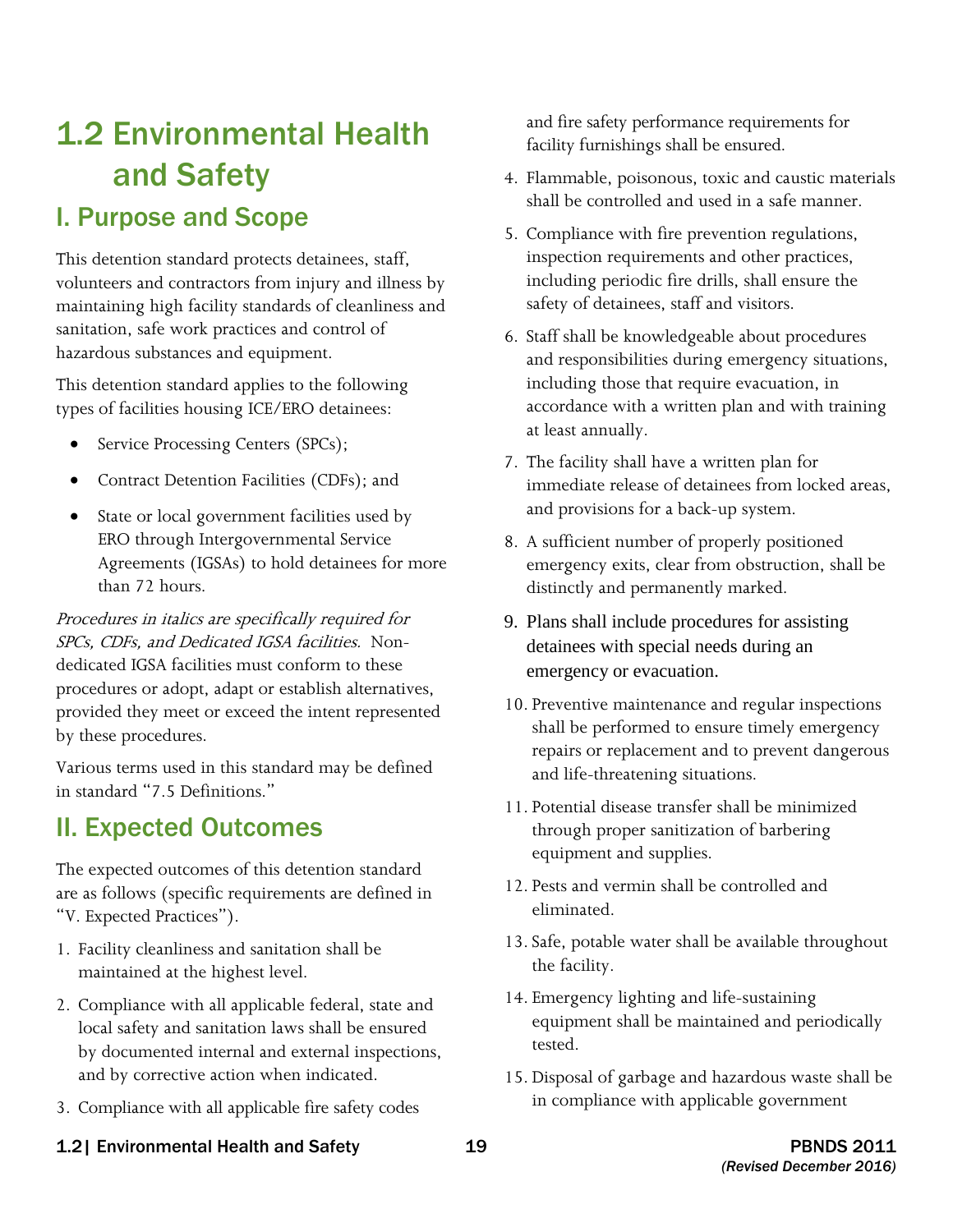regulations.

16. The facility shall provide communication assistance to detainees with disabilities and detainees who are limited in their English proficiency (LEP). The facility will provide detainees with disabilities with effective communication, which may include the provision of auxiliary aids, such as readers, materials in Braille, audio recordings, telephone handset amplifiers, telephones compatible with hearing aids, telecommunications devices for deaf persons (TTYs), interpreters, and notetakers, as needed. The facility will also provide detainees who are LEP with language assistance, including bilingual staff or professional interpretation and translation services, to provide them with meaningful access to its programs and activities.

All written materials provided to detainees shall generally be translated into Spanish. Where practicable, provisions for written translation shall be made for other significant segments of the population with limited English proficiency.

Oral interpretation or assistance shall be provided to any detainee who speaks another language in which written material has not been translated or who is illiterate.

## III. Standards Affected

This detention standard replaces "Environmental Health and Safety" dated 12/2/2008.

## IV. References

American Correctional Association, Performancebased Standards for Adult Local Detention Facilities, 4th Edition: 4-ALDF-1A-01, 1A-02, 1A-03, 1A-07, 1A-14, 1A-15, 1A-16, 1A-17, 1A-18, 1A-19, 1A-20,1C-01, 1C-02, 1C-03, 1C-04, 1C-05, IC-07, 1C-08, 1C-09, 1C-10, 1C-11, 1C-12, 1C-13, 1C-14, 1C-15, 4B-07, 4C-18.

Occupational Safety and Health Administration

(OSHA) Regulations.

NFPA Standards.

U.S. Public Health Service Report on Carcinogens.

## V. Expected Practices

## A. Environmental Health and Safety

### 1. General Environmental Health

Environmental health conditions shall be maintained at a level that meets recognized standards of hygiene, including those from the:

- a. American Correctional Association;
- b. Occupational Safety and Health Administration;
- c. Environmental Protection Agency;
- d. Food and Drug Administration;
- e. National Fire Protection Association's Life Safety Code; and
- f. National Center for Disease Control and Prevention.

The facility administrator designee for environmental health is responsible for developing and implementing policies, procedures and guidelines for the environmental health program that are intended to identify and eliminate or control as necessary, sources of injuries and modes of transmission of agents or vectors of communicable diseases.

The facility administrator designee shall:

- a. conduct special safety investigations and comprehensive surveys of environmental health conditions; and
- b. provide advisory, consultative, inspection and training services regarding environmental health conditions.

For the medical clinic, the health services administrator or equivalent is responsible for:

a. implementing a program that assists in

## 1.2 | Environmental Health and Safety 20 20 The Second Late of the PBNDS 2011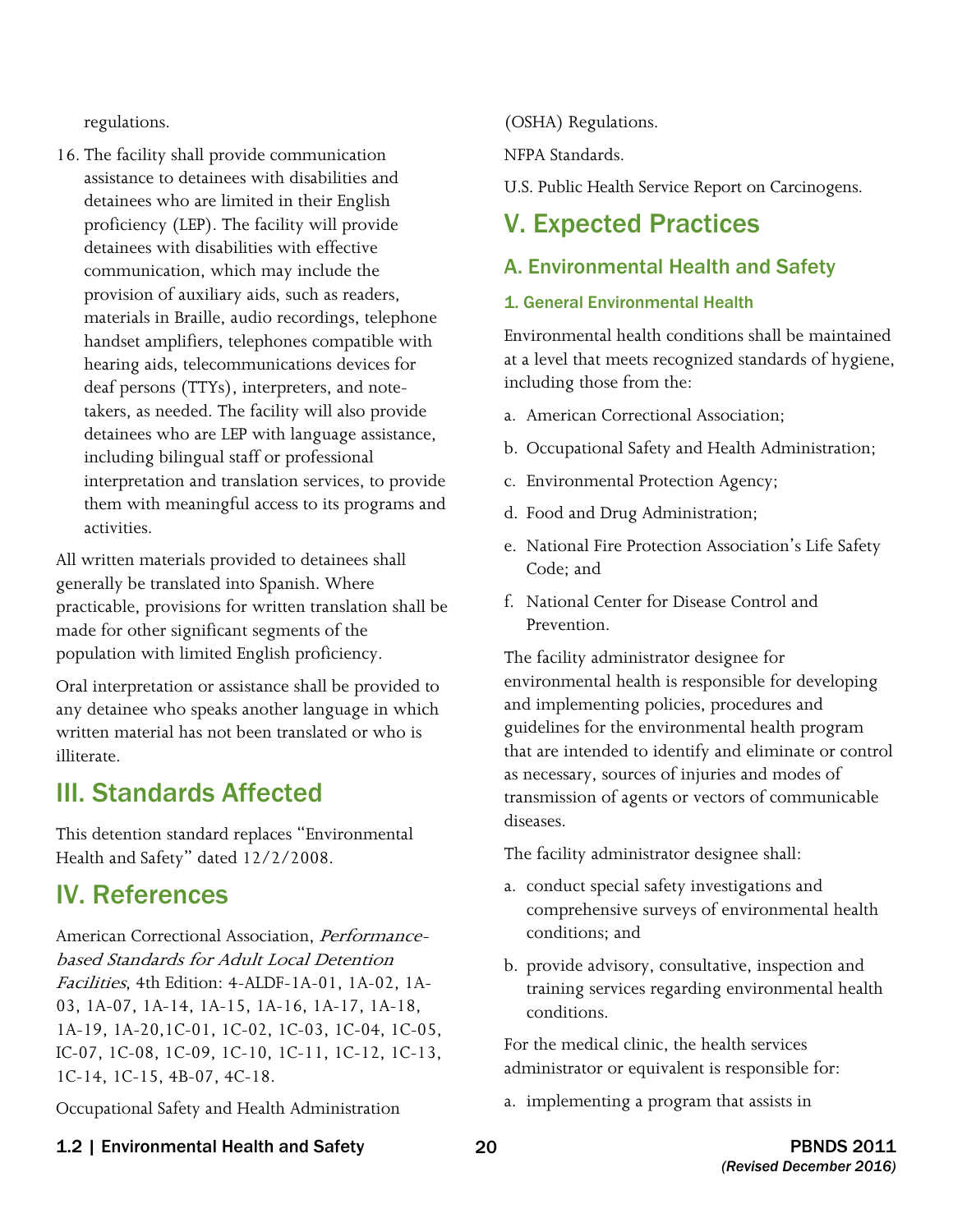maintaining a high level of environmental sanitation; and

b. providing recommendations to the facility administrator concerning environmental health conditions, in consultation with the environmental health designee.

#### 2. Staff and Detainee Safety

The facility administrator shall ensure that adequate provisions are made for staff and detainee safety, in accordance with these detention standards and applicable law. Standard "7.3 Staff Training" further addresses employee training-related issues. Standard "5.8 Voluntary Work Program" addresses detainee training issues for workers. Detainees shall receive safety instruction as necessary for living area-related assignments, such as working with cleaning products to clean general use areas.

 Detainee living area safety shall be emphasized to staff and detainees to include providing, as noted in the standards, a housekeeping plan. For example, when (Because of the potential safety risk they pose, bed rails medical housing units.) In locations where ladders are of bottom bunks or the addition of a ladder or step, may be aggravated by sleeping on a top bunk shall be referred to the medical unit for consideration of a there are safety concerns with a detainee sleeping in a top bunk that is not along a wall and that has no bed rail, accommodations shall be made to ensure safety. are not common in detention settings except for unavailable, alternate accommodations, such as the use shall be made for detainees on a case-by-case basis. Detainees who have medical or physical problems that lower bunk permit.

#### 3. General Housekeeping

The facility administrator shall ensure that staff and detainees maintain a high standard of facility sanitation and general cleanliness. When possible, the use of non-toxic cleaning supplies is recommended.

a. All horizontal surfaces shall be dampdusted daily

with an approved germicidal solution used according to the manufacturer's directions.

- b. Windows, window frames and windowsills shall be cleaned on a weekly schedule.
- c. Furniture and fixtures shall be cleaned daily.
- d. Floors shall be mopped daily and when soiled, using the double-bucket mopping technique and with a hospital disinfectant-detergent solution mixed according to the manufacturer's directions.
- e. A clean mop head shall be used each time the floors are mopped.
- f. Waste containers shall weigh less than 50 lbs., be non-porous and lined with plastic bags; the liner shall be changed daily.
- g. Waste containers shall be washed weekly at a minimum, or as needed when they become soiled.
- h. Cubicle curtains shall be laundered monthly or during terminal cleaning following treatment of an infectious patient.

#### 4. Pests and Vermin

The facility administrator shall contract with licensed pest-control professionals to perform monthly inspections to identify and eradicate rodents, insects and other vermin. The contract shall include a preventive spraying program for indigenous insects and a provision for callback services as necessary. Doors to the outside should be tight fitting and door sweeps should be installed to prevent the entry of vermin from outside.

#### 5. Certification of Facility Water Supply

At least annually, a state laboratory shall test samples of drinking and wastewater to ensure compliance with applicable standards. A copy of the testing and safety certification shall be maintained on site.

#### 6. Emergency Electrical Power Generator

At least every two weeks, emergency power generators shall be tested for one hour, and the oil,

1.2 | Environmental Health and Safety **21** 21 **PBNDS 2011**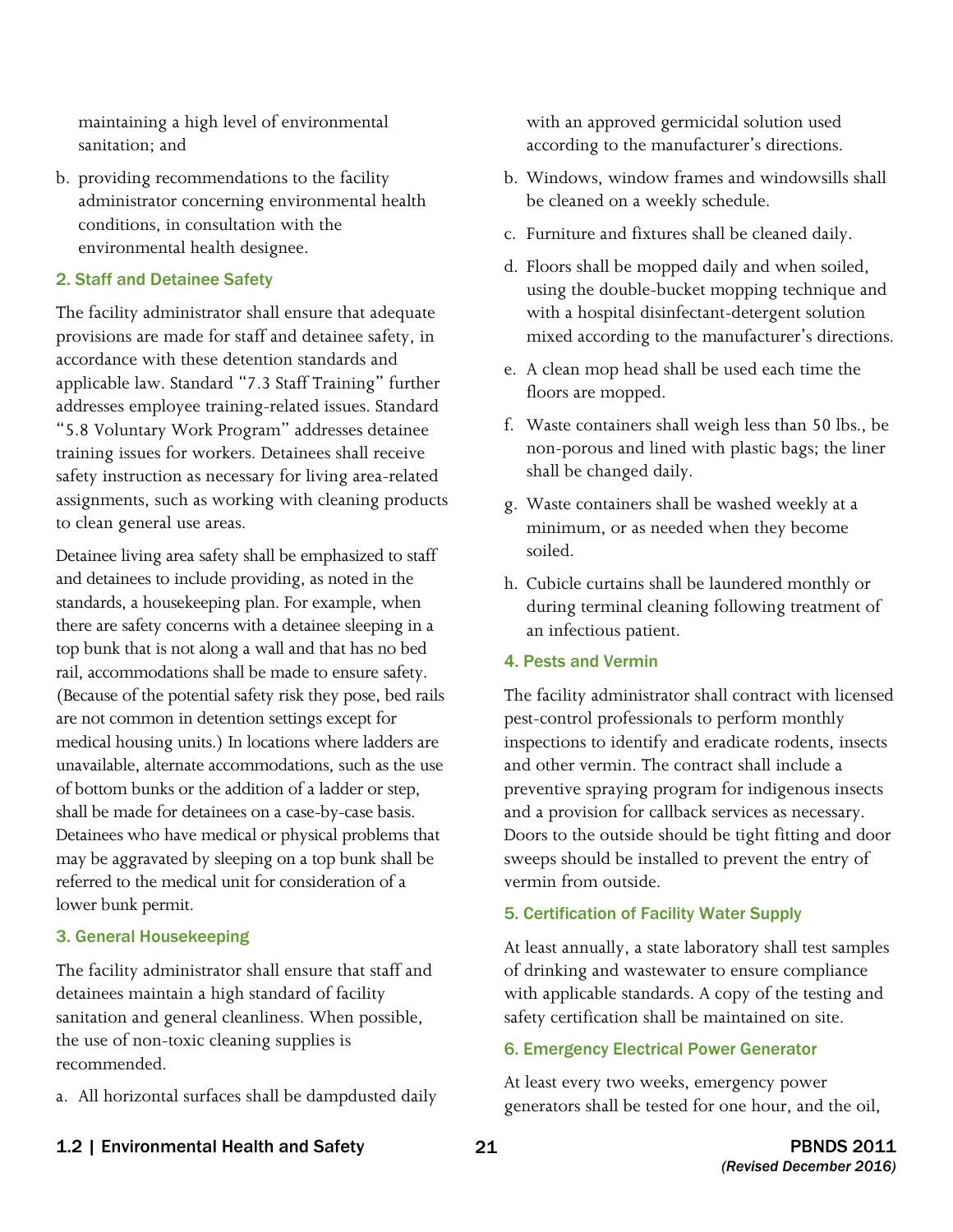water, hoses and belts of these generators shall be inspected for mechanical readiness to perform in an emergency situation.

Power generators are to be inspected weekly and load-tested quarterly at a minimum, or in accordance with the manufacturer's recommendations and instruction manual. Technicians shall check starting battery voltage, generator voltage and amperage output at a minimum, and shall perform all other necessary checks as well.

Other emergency equipment and systems shall be tested quarterly, and all necessary follow-up repairs or replacement shall be performed as soon as feasible.

#### 7. Garbage and Refuse

- a. Garbage and refuse includes all trash, rubbish and other putrescible and non-putrescible solid waste, except the solid and liquid waste discharged into the sanitary sewer system of the facility.
- b. Garbage and refuse shall be collected and removed from common areas at least daily to maintain sanitary conditions and to avoid creating health hazards.
- c. Facilities shall comply with all federal, state and local environmental regulations and requirements governing methods for handling and disposing of refuse.

## B. Hazardous Materials

Every facility shall establish a system for storing, issuing, using and maintaining inventories of and accountability for hazardous materials. The facility program shall be supervised by an individual trained in accordance with OSHA standards. The effectiveness of any such system depends not only on written policies, procedures and precautions, but also on adequate supervision and responsible behavior of staff and detainees, including following instructions precisely, taking prescribed precautions

and using safety equipment properly.

A list of common flammable, toxic and caustic substances is included at the end of this detention standard as "Appendix 1.2.A: Common Flammable, Toxic and Caustic Substances."

#### 1. Personal Responsibility

Every individual who uses a hazardous substance must:

- a. be trained in accordance with OSHA standards:
- b. be knowledgeable about and follow all prescribed precautions;
- c. wear personal protective equipment when indicated; and
- d. promptly report hazards or spills to the designated authority.

#### 2. Protective Equipment

- a. Protective eye, face, and other appropriate equipment (such as footwear, gloves, gowns, and/or aprons) is required where there is a reasonable probability of injury preventable by such equipment. Areas of the facility where such injuries can occur shall be conspicuously marked with eye-hazard warning signs.
- b. Eyewash stations that meet OSHA standards shall be installed in designated areas throughout the facility, and all employees and detainees in those areas shall be instructed in their use.

#### 3. Inventories

 (or equivalent), and filed alphabetically by Every area shall maintain a current inventory of the hazardous substances (e.g., flammable, toxic or caustic) used and stored there. Inventory records shall be maintained separately for each substance. Entries for each shall be logged on a separate card substance. The entries shall contain relevant data, including purchase dates and quantities, use dates and quantities and quantities on hand.

#### 4. Material Safety Data Sheet Files

### 1.2 | Environmental Health and Safety 22 **PBNDS 2011**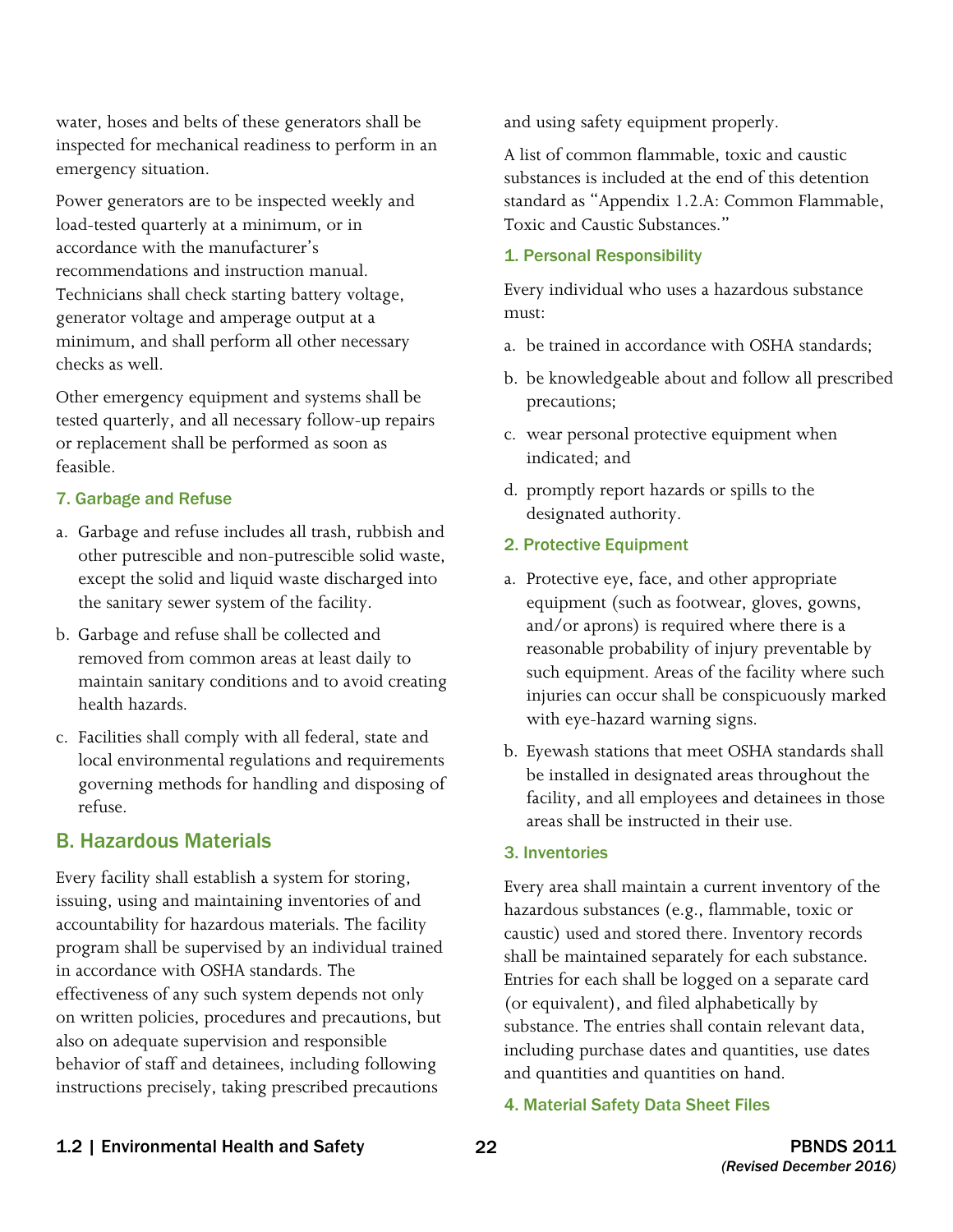- a. Every department or other area of the facility using hazardous substances shall maintain a file of Material Safety Data Sheets (MSDS) that includes a list of the locations where hazardous substances are stored, along with a diagram and legend of these locations. Designated staff from each department or area shall provide a copy of each file to the maintenance supervisor.
- b. MSDS are produced by manufacturers and provide vital information on individual hazardous substances, including instructions on safe handling, storage and disposal; prohibited interactions; etc.
- c. Staff and detainees shall have ready and continuous access to the MSDS for the substances with which they are working. Staff and detainees who do not read English shall not be authorized to work with these materials.
- d. Because changes in MSDS occur often and without notice, staff must:
	- 1) review the latest issuance from the manufacturers of the relevant substances;
	- 2) update the MSDS files as necessary; and
	- 3) forward any changes to the maintenance supervisor, so that the copy is kept current.

#### 5. Master Index

The maintenance supervisor or facility administrator designee shall compile:

- a. a master index of all hazardous substances in the facility and their locations;
- b. a master file of MSDS; and
- c. a comprehensive, up-to-date list of emergency phone numbers (e.g., fire department, poison control center, etc.).

The maintenance supervisor shall maintain this information in the safety office (or equivalent) and ensure that a copy is sent to the local fire department.

### 6. General Guidelines Regarding Hazardous **Substances**

#### a. Issuance

Flammable, caustic and toxic substances (hazardous substances) shall be issued (i.e., drawn from supply points to canisters or dispensed) only under the supervision of the designated officer.

b. Amounts

 Hazardous substances shall be issued in single-day increments (the amount needed for one day's work).

c. Supervision

Qualified staff shall closely monitor detainees working with hazardous substances.

d. Accountability

Inventory records for a hazardous substance must be kept current before, during and after each use.

### 7. Flammable and Combustible Liquids

- a. As required by the Federal Hazardous Substances Labeling Act, any liquid or aerosol labeled "flammable" or "combustible" must be stored and used as prescribed on the label.
- b. Lighting fixtures and electrical equipment installed in flammable liquid storage rooms must meet National Electrical Code requirements in hazardous locations.
- c. Every hazardous material storage room shall:
	- 1) be of fire-resistant construction and properly secured;
	- 2) have self-closing fire doors at each opening;
	- 3) be constructed with either a four-inch sill or a four-inch depressed floor; and
	- 4) have a ventilation system (mechanical or gravity flow), which provides at least six air changes per hour, within 12 inches of the floor.
- d. Every storage cabinet shall:

## 1.2 | Environmental Health and Safety 23 23 PBNDS 2011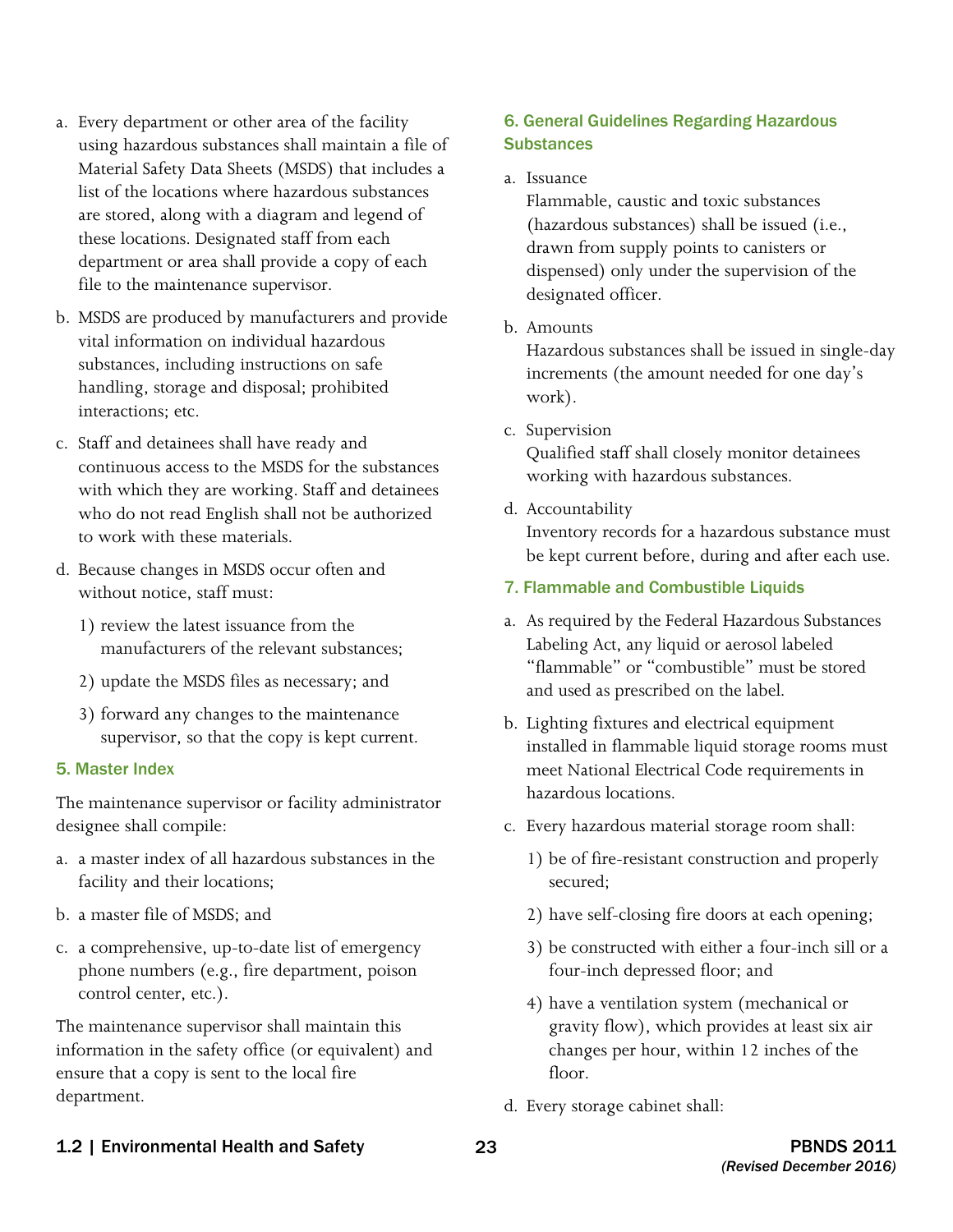- 1) be constructed according to the applicable code and securely locked at all times;
- 2) be clear of open passageways, stairways and other emergency exit areas;
- 3) be conspicuously labeled: "Flammable—Keep Fire Away"; and
- 4) contain not more than 60 gallons of Class I or Class II liquids, or more than 120 gallons of Class III liquids.
- e. Storage rooms and cabinets may be entered only under secure conditions and under the supervision of authorized staff.
- f. Any portable container that is not the original shipping container must be designated as an approved safety canister, and must be listed or labeled by a nationally recognized testing laboratory. Each container shall bear a legible label that identifies its contents.
- g. Excess liquids shall remain in original containers, tightly closed, in the storage room or cabinet.
- h. The MSDS shall govern use of particular flammable or combustible liquids.
- i. Only authorized staff may dispense flammable and combustible liquids, using acceptable methods for drawing from or transferring these liquids.
- j. Drawing from or transferring any of these liquids into containers indoors is prohibited except:
	- 1) through a closed piping system;
	- 2) from a safety can;
	- 3) by a device drawing through the top; or
	- 4) by gravity, through an approved self-closing system.

An approved grounding and bonding system must be used when liquids are dispensed from drums.

k. Without exception, cleaning liquids must have a

flash point at or above 100º F (e.g., Stoddard solvents, kerosene). Cleaning operations must be in an approved parts-cleaner or dip tank, fitted with a fusible link lid with a 160 degree F melting-temperature link.

- l. Staff shall follow MSDS directions:
	- 1) when disposing of excess flammable or combustible liquids; or
	- 2) after a chemical spill.
- 8. Toxic and Caustic Substances
- a. All toxic and caustic materials must be stored in secure areas, in their original containers, with the manufacturer's label intact on each container.
- b. Only authorized staff shall draw/dispense these substances, in accordance with the applicable MSDS.
- c. Staff shall either return unused amounts to the original container(s) or, under certain circumstances, to another suitable, clearly labeled container within the storage area.
- d. MSDS directions shall determine the disposal and spill procedures for toxic and caustic materials used in the facility.

#### 9. Poisonous Substances

Poisonous substances or chemicals (e.g., methyl alcohol, sulfuric acid, muriatic acid, caustic soda or tannic acid, etc.) pose a very high (Class I) caustic hazard due to their toxicity.

Methyl alcohol, variously referred to as wood alcohol and methanol, is commonly found in industrial applications (e.g., shellac thinner, paint solvent, duplicating fluid, solvents for leather cements and dyes, flushing fluid for hydraulic brake systems).

- a. If ingested, methyl alcohol can cause permanent blindness or death.
- b. Staff must directly supervise the use of any product containing methyl alcohol. Products that
- 1.2 | Environmental Health and Safety **24** 24 **PBNDS 2011**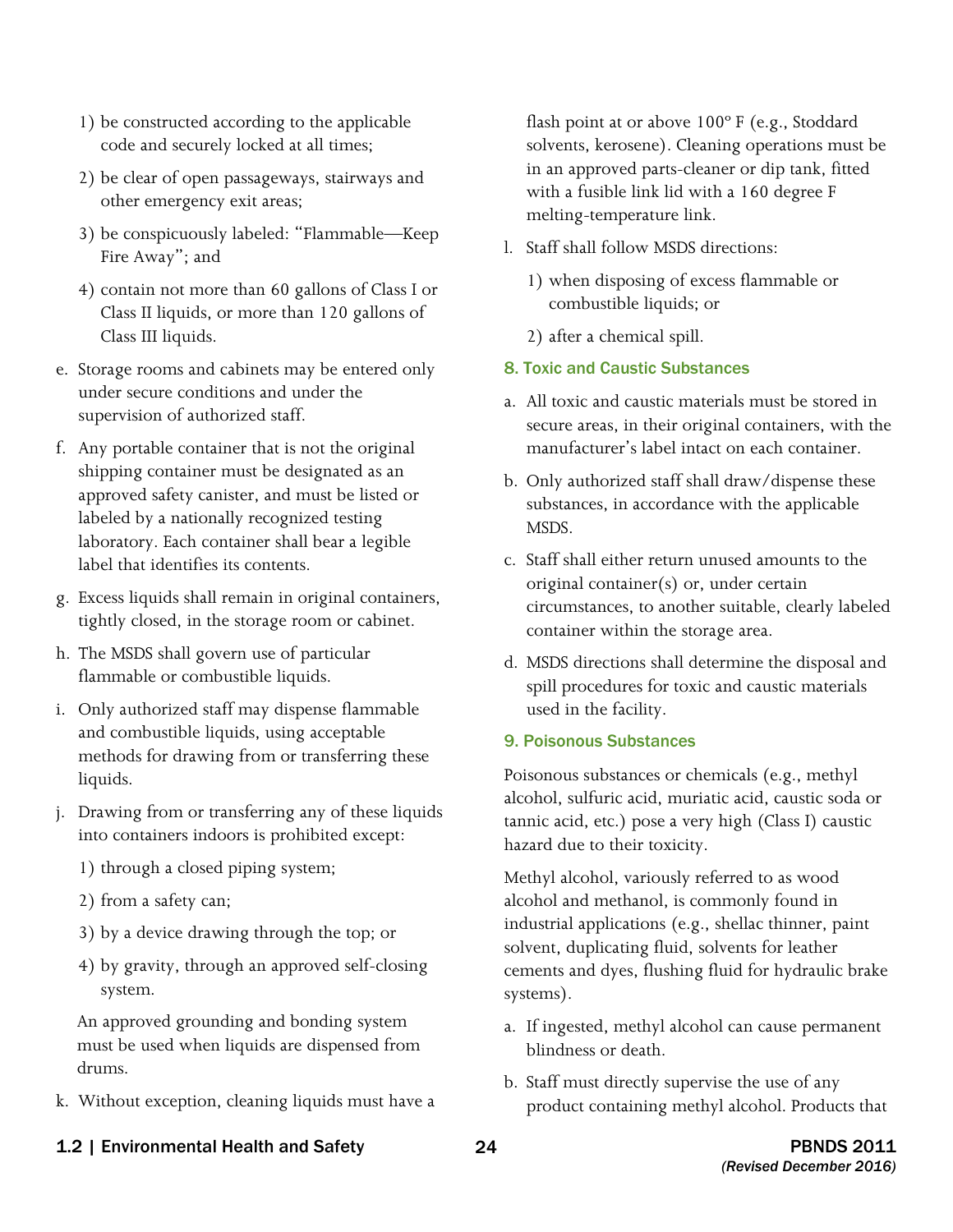contain methyl alcohol in highly diluted amounts (e.g., shoe dye) may be issued to detainees, but only in the smallest workable quantities.

c. Immediate medical attention is vital any time methyl alcohol poisoning is suspected.

#### 10. Other Toxic Substances

- a. Permanent antifreeze containing ethylene glycol shall be stored in a locked area and dispensed only by authorized staff.
- b. Typewriter cleaner containing carbon tetrachloride or trichlorochane shall be dispensed in small quantities and used under direct staff supervision.
- c. Cleaning fluids containing carbon tetrachloride or tetrachloride or trichlorochane shall be strictly controlled.
- d. Glues of every type may contain hazardous chemicals. Toxic glues must be stored in a locked location, for use only by authorized staff. When use of a nontoxic product is not possible, staff must closely supervise all stages of handling.
- e. The use of dyes and cements for leather requires close supervision. Nonflammable types shall be used whenever possible.
- in the medical department and only under close f. Ethyl alcohol, isopropyl alcohol and other antiseptic products shall be stored and used only supervision. To the extent practical, such chemicals shall be diluted and issued in small quantities to prevent any injuries or lethal accumulation.
- purchasing, storing (in a locked area) and g. Pesticides not currently approved by the Environmental Protection Agency, such as DDT and 1080 (sodium fluoroacetate) are prohibited. The maintenance supervisor is responsible for dispensing all pesticides used in the facility.
- h. The maintenance supervisor or other staff members responsible for herbicides must hold a current state

 applying herbicides must wear proper clothing and license as a certified private applicator. Persons protective gear.

i. Lyes may be used only in dye solutions and only under the direct supervision of staff.

#### 11. Labeling of Chemicals, Solvents and Other Hazardous Materials

The facility administrator shall individually assign the following responsibilities associated with the labeling procedure:

- a. identifying the nature of potentially hazardous materials adopted for use;
- b. overseeing the use of properly labeled containers for hazardous materials, including any and all miscellaneous containers into which employees might transfer materials;
- c. instructing staff in the meaning of the classification code and the MSDS, including the safe handling procedures for each material;
- d. working with staff to ensure that containers are properly labeled; and
- e. correctly labeling all smaller containers to correspond to the manufacturer-affixed labels on larger shipping containers.

#### 12. Controlled Hazardous Materials

Certain substances require special treatment and careful planning and precautions before use. These controlled materials are classified according to the type of hazard and the nature of the restrictions imposed for their safe use, as specified in OSHA regulations.

- Industrial solvents and chemicals used as paint thinners, degreasers and cleaning agents may have toxic properties and low flash points, making a. Class I: Industrial Solvents them dangerous fire hazards.
- b. Class II: Restricted Materials Beryllium and its alloys and compounds, and
- 1.2 | Environmental Health and Safety 25 25 PBNDS 2011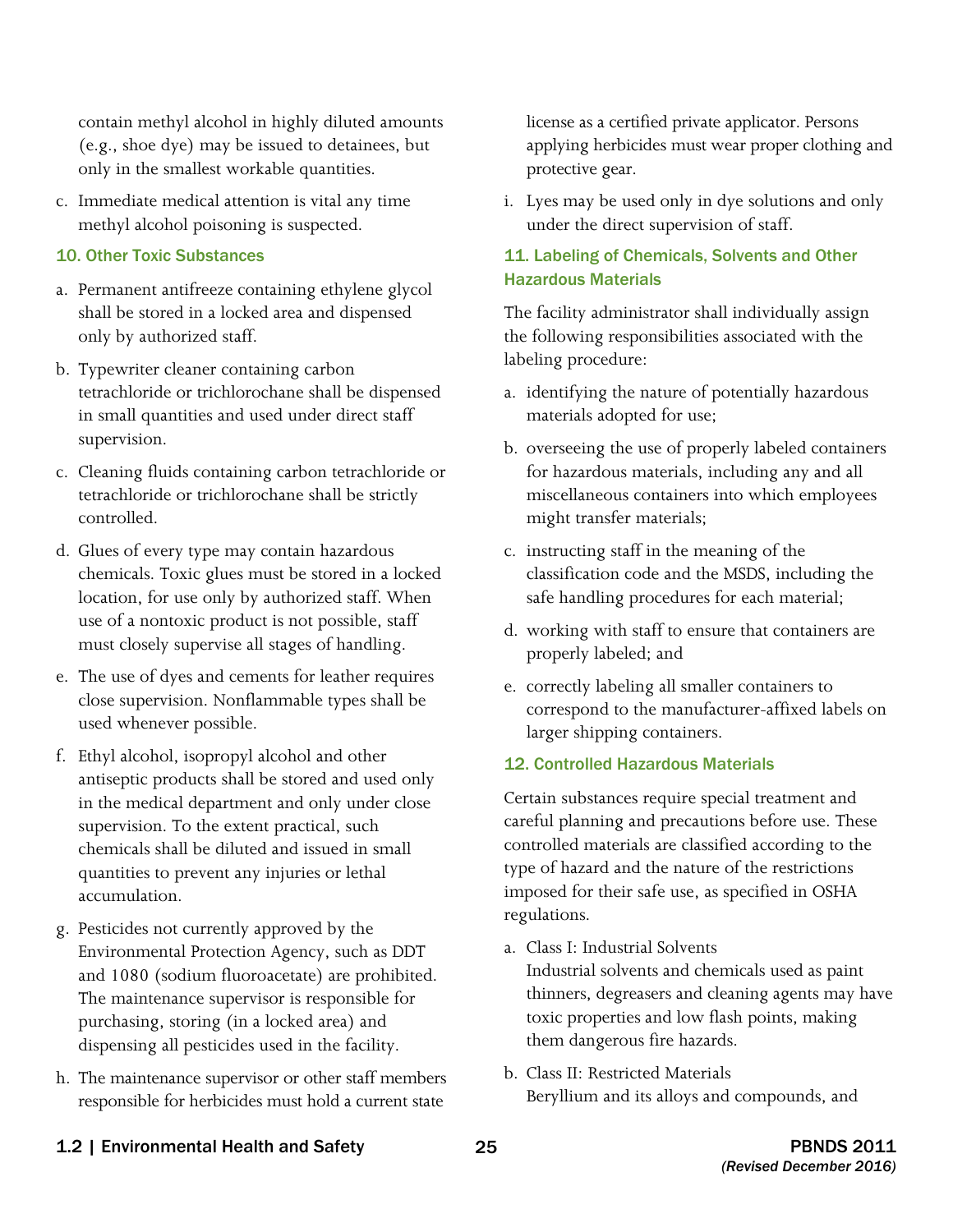silver solder containing cadmium, pose a danger to workers, for whom special precautions must be taken.

c. Class III: Recognized Carcinogens OSHA-listed carcinogens are governed by the OSHA regulations provided in 29 CFR 1910.1000.

Although asbestos appears on the OSHA list, it is exempt from the regulation when:

- 1) no asbestos fibers shall be released into the air during handling and use; and
- 2) the asbestos consists of firmly bound fibers contained in a product such as a transit pipe, wallboard, or tile (except when being sawed or otherwise handled in a way that releases fibers into the air).
- d. Class IV: Suspected Carcinogenic, Teratogenic and Mutagenic Materials

Chemical agents, substances, mixtures and exposures are listed in the biennial Report on Carcinogens issued by the U.S. Public Health Service, in accordance with the Public Health Service Act. The maintenance supervisor shall ensure that the facility has copies of the report and that there is compliance with the provisions of the latest edition.

## C. Fire Prevention and Control

#### 1. Fire Safety Codes

Every facility shall comply with standards and regulations issued by:

- a. OSHA:
- b. the American Correctional Association "mandatory" Expected Practices [Mandatory ACA Expected Practice 4-ALDF-1C-07 requires that the facility conform to applicable federal, state and/or local fire safety codes, and that of the authority having jurisdiction over document compliance. A fire alarm and automatic detection system are required (or else there must be a plan

for addressing these or other deficiencies within a reasonable time period), as approved by the authority having jurisdiction. If the authority approves any variance, exceptions or equivalencies, they must not constitute a serious life-safety threat to the occupants of the facility.];

- c. local and national fire safety codes; and
- d. applicable standards of the American Society for Testing and Materials, American National Standards Institute and Underwriters' Laboratories or Factory Mutual Engineering Corporation.

New construction, alterations and renovations, shall comply with:

- a. the latest revision or update of the International Council Codes;
- b. the Uniform Building Code; or
- c. the Standard Building Code, in accordance with 40 U.S.C. § 619 and local law.

If the local government does not mandate adherence to a particular code, construction must conform to the International Council Codes.

 101 and the NFCs shall take precedence and be In addition, construction shall comply with the latest edition of the National Fire Protection Association (NFPA)'s 101, Life Safety Code and National Fire Codes (NFCs). If the fire protection and life safety requirements of a local building code differ from NFPA 101 or the NFCs, the requirements of NFPA recognized as equivalent to those of the local building code.

- 2. Inspections
- a. A qualified departmental staff member shall conduct weekly fire and safety inspections.
- b. Facility maintenance (safety) staff shall conduct monthly inspections.
- c. Written reports of the inspections shall be forwarded to the facility administrator for review and, if necessary, corrective action determinations.

## 1.2 | Environmental Health and Safety 26 26 The Second Late of the Second PBNDS 2011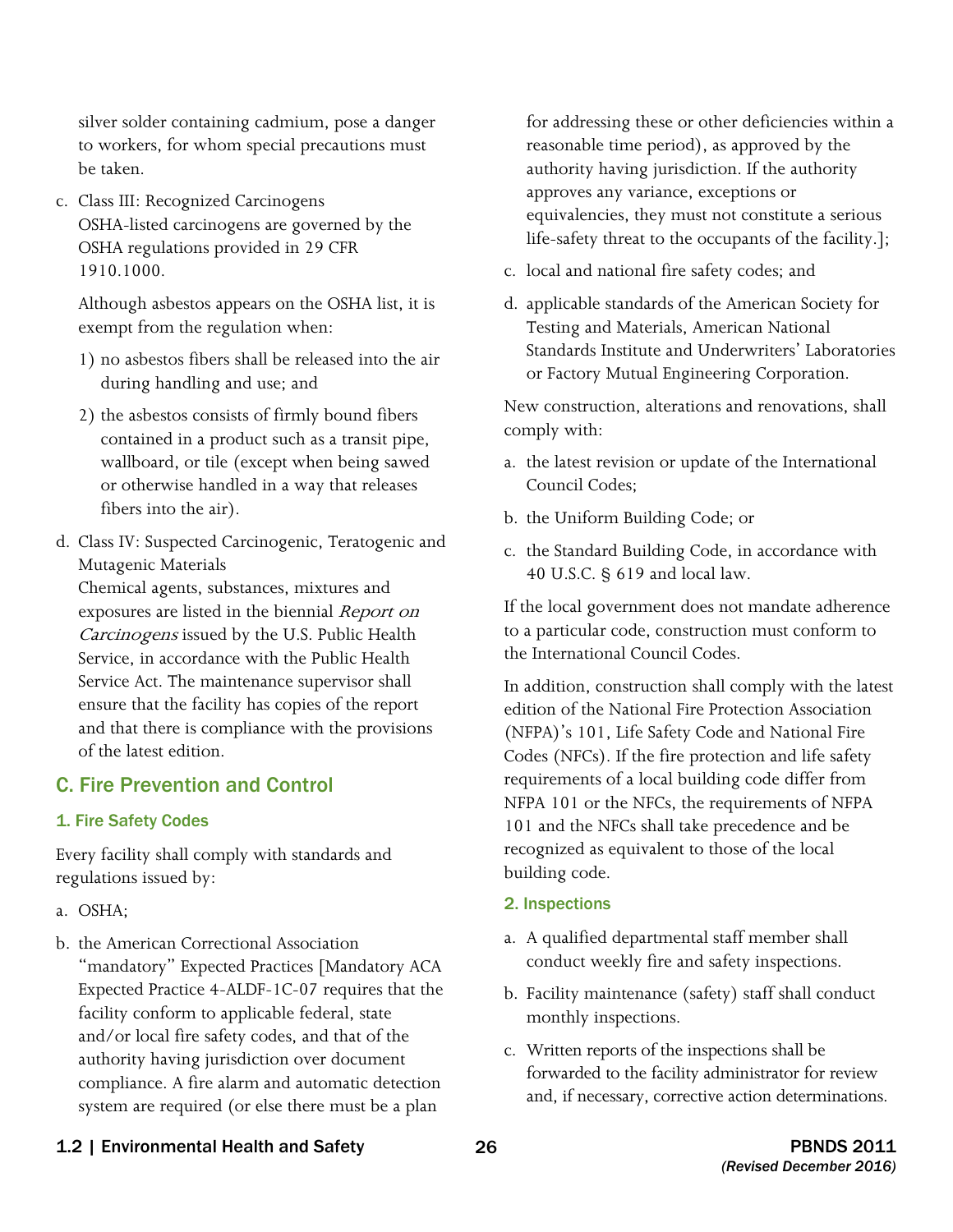inspection reports and records of corrective action The maintenance supervisor shall maintain in the safety office. Fire safety deficiencies shall be promptly addressed.

#### 3. Fire Prevention, Control and Evacuation Plan

Every facility shall develop a written fire prevention, control and evacuation plan that includes the following:

- a. control of ignition sources;
- b. control of combustible and flammable fuel load sources;
- c. provisions for occupant protection from fire and smoke;
- d. inspection, testing and maintenance of fire protection equipment, in accordance with NFPA codes, etc.;
- e. monthly fire inspections;
- f. installation of fire protection equipment throughout the facility, in accordance with NFPA codes;
- g. accessible, current floor plans (including all buildings and rooms); prominently posted evacuation maps/plans; and exit signs and directional arrows for traffic flow, with a copy of each revision filed with the local fire department; and
- h. exit diagrams that shall be conspicuously posted throughout the facility.

#### 4. Fire Drills

Fire drills shall be conducted and documented at least quarterly in all facility locations including administrative areas.

- a. Fire drills in housing units, medical clinics and other areas occupied or staffed during nonworking hours shall be timed so that employees on each shift participate in an annual drill.
- b. Detainees shall be evacuated during fire drills,

except:

- 1) in areas where security would be jeopardized;
- jeopardized; or 2) in medical areas where patient health could be
- 3) in individual cases when the evacuation of patients or detainees is logistically not feasible.

Staff shall simulate drills in areas where detainees are not evacuated.

c. Emergency-key drills shall be included in each fire drill, and timed. Emergency keys shall be drawn and used by the appropriate staff to unlock one set of emergency exit doors not in daily use. NFPA recommends a limit of four and one-half minutes for drawing keys and unlocking emergency doors. However, when conducting fire drills, emphasis shall be placed on safe and orderly evacuation rather than speed.

#### 5. Exit Diagram

In addition to a general area diagram, the following information must be provided on signs:

- a. instructions in English, Spanish and the next most prevalent language at the facility;
- b. "You are here" markers on exit maps; and
- c. emergency equipment locations.

"Areas of Safe Refuge" shall be identified and explained on diagrams. Diagram posting shall be in accordance with applicable fire safety regulations of the jurisdiction.

### D. Medical Operation

The medical department will develop and implement an exposure control plan for the medical clinic that addresses the management of potentially sharp objects (sharps), standard and transmission-based precautions, post-exposure prophylaxis and management, bloodborne pathogens and other potentially infectious materials, disposal of medical and hazardous waste, and cleaning and disinfection.

#### 1.2 | Environmental Health and Safety 27 27 PBNDS 2011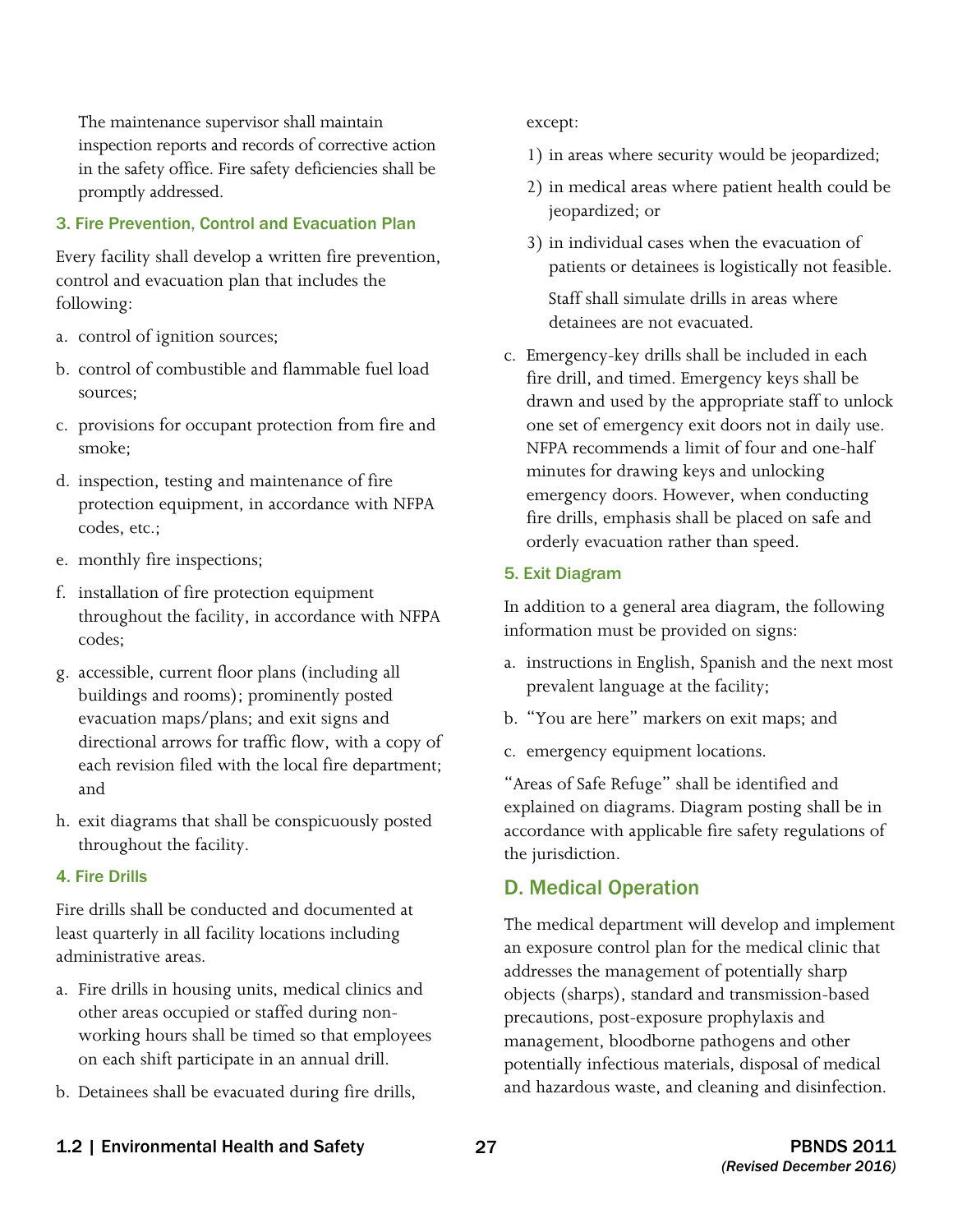Only sharps and medical waste generated within the medical department or by medical staff shall be managed in accordance with the medical department's exposure control plan.

#### 1. Needles and Other Sharp Objects

A mandatory, uniform procedure shall be established for the safe handling and disposal of used needles and other sharps to prevent both mechanical injury and the percutaneous transmission of infectious disease organisms, such as the hepatitis B virus (HBV) and human immunodeficiency virus (HIV). Sharps are defined as all disposable or discarded items derived from detainee care that could potentially transmit disease via direct subdermal inoculation. Items included are: hypodermic needles and syringes, scalpel blades, glass vials or ampules containing materials deemed to be infectious, burrs, glass cartridges and lancets.

Accidental injuries from sharp objects are common in health care programs; most are from needle sticks caused by staff attempting to recap hypodermic needles. A uniform procedure for used needles and other disposable sharps is necessary to reduce the number of such injuries by preventing the secondary handling of needles and other dangerous sharp objects used in the delivery of medical care.

#### 2. Standard Precautions (includes "Universal Precautions")

Staff shall frequently wash their hands and take additional routine precautions to prevent contact with blood or other body fluids.

- a. Gloves shall be worn: prior to touching blood and body fluids, mucous membranes, or non intact skin of all patients; prior to handling items or surfaces soiled with blood or body fluids; and prior to performing venipuncture and other vascular access procedures.
- b. Gloves shall be changed after contact with each detainee.
- c. Masks and protective eyewear or face shields shall

be worn during procedures that are likely to generate droplets of blood or other body fluids.

- d. Gowns and/or aprons shall be worn during procedures that are likely to generate splashes of blood or other body fluids.
- e. Hands and other skin surfaces shall be washed immediately and thoroughly if contaminated with blood or other body fluids. Hands shall be washed immediately after gloves are removed.
- f. All health-care workers shall take precautions to prevent injuries caused by needles, scalpels and other sharp instruments or devices during procedures, especially at the following times: when cleaning used instruments, during disposal of used needles and when handling sharp instruments after procedures. Instruments and drugs shall be maintained in a secure and sanitary condition.
- g. To prevent needle-stick injuries, needles shall not be recapped, purposely bent or broken, removed from disposable syringes, or otherwise manipulated by hand. After use, disposable syringes and needles, scalpel blades and other sharp items shall be placed in puncture-resistant containers for disposal.
- h. Large-bore reusable needles shall be placed in a puncture-resistant container for transport to the reprocessing area.
- i. To minimize the need for emergency mouth-to for use in areas in which the need for resuscitation mouth resuscitation, mouthpieces, resuscitation bags or other ventilation devices shall be available is foreseeable.
- j. Health-care workers who have exudative lesions or weeping dermatitis shall refrain from all direct patient care and from handling patient care equipment until the condition resolves.
- k. Pregnant health-care workers shall strictly adhere to precautions to minimize the risk to the fetus of perinatal transmission of HIV.
- 1.2 | Environmental Health and Safety 28 28 PBNDS 2011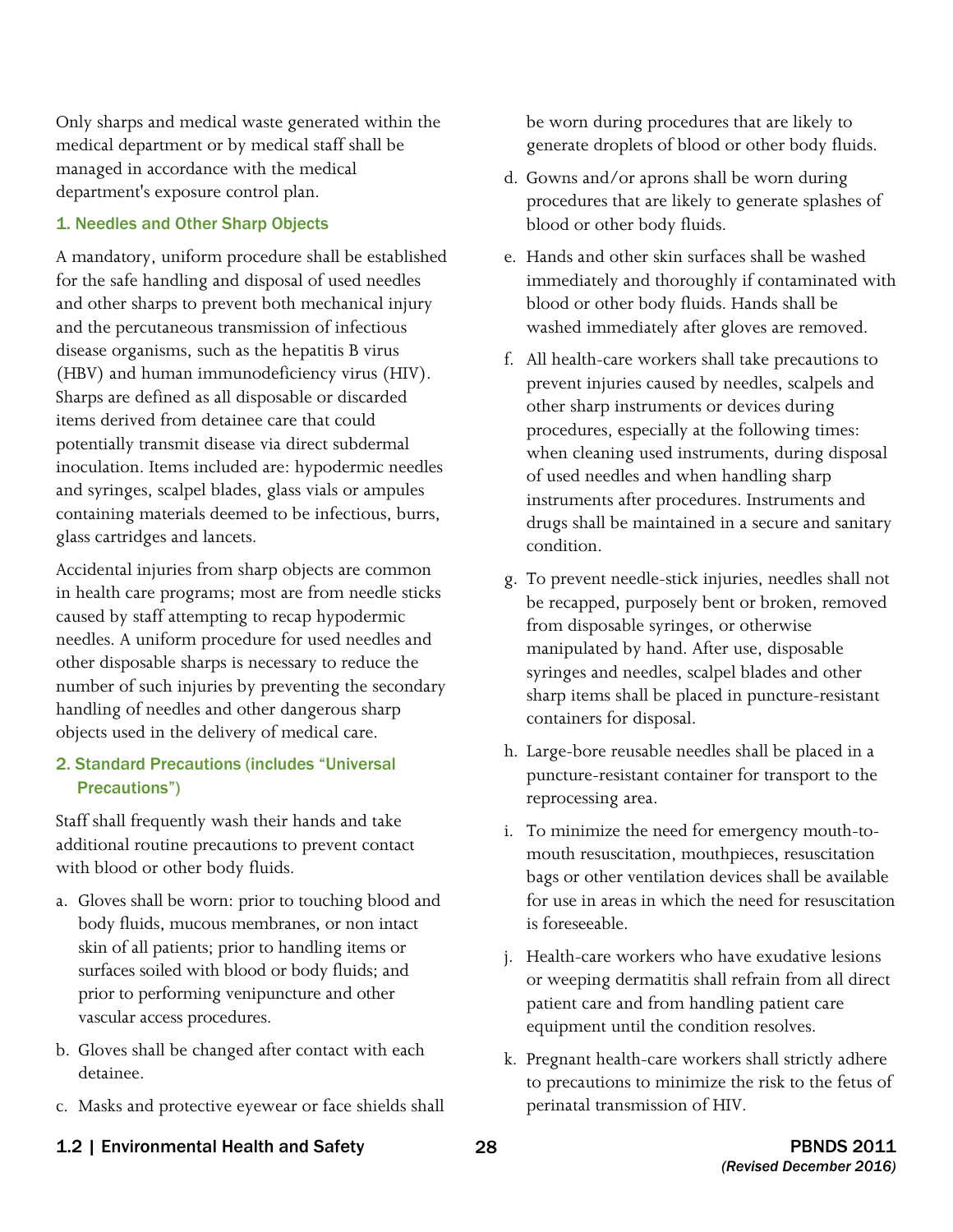for the use of the isolation category of "blood and l. Isolation precautions shall be used as necessary if associated conditions, such as infectious diarrhea or tuberculosis, are diagnosed or suspected. Implementation of standard blood and body fluid precautions for all detainees eliminates the need body fluid precautions" previously recommended by the Centers for Disease Control for individuals known or suspected to be infected with bloodborne pathogens.

Staff shall encourage detainees to wash their hands frequently and to take additional routine precautions to prevent contact with blood or other body fluids.

#### 3. Accidental Needle Sticks

Any employee or detainee who receives a needle stick or who is cut while handling potentially contaminated sharps shall be counseled regarding baseline testing for HBV and HIV, and referred to his/her usual source of health care. If the injury also involves a person who is a known source of possible infection, that person shall also be tested for HBV and HIV. The incident shall be reported as an occupational injury and documented in accordance with applicable regulations for commissioned officers and civil service employees, respectively.

The leading health service provider's exposurecontrol plan shall be followed in the event of a needle stick.

#### 4. Inventory

Items that pose a security risk, such as sharp instruments, syringes, needles and scissors, shall be inventoried and checked weekly by an individual designated by the medical facility's Health Service Administrator (HSA) or equivalent.

#### 5. Handling

Without removing the needles or replacing the needle covers, staff shall place used (disposable) syringes in a plastic disposal box or container.

a. Disposal Containers

- 1) Use only commercially available, biohazardous-waste sharps containers approved by the National Institute of Safety and Health (e.g., a "Winfield Sharps Container").
- 2) Do not use milk cartons or plastic milk jugs or other plastic containers of similar thickness.
- 3) Use containers with a two-gallon capacity (approximate).
- 4) Under no circumstances shall an item be removed from the Winfield Sharps Container (Sharps Container).
- b. Location

Sharps Containers shall be located on top of counters or, if on the wall, at least five feet above ground. Sharps Containers shall never sit on the floor.

c. Disposal

 When the disposal box is one-half to two-thirds be placed over the top of the lid to indicate that it is ready for disposal. The Sharps Container shall be the universal biohazard symbol, and placed in the full, the lid shall be closed and locked, and tape shall labeled with the words "infectious waste" or with proper area for removal and disposal.

Sharps are considered infectious waste, and final disposal of the Sharps Container and contents shall be through a commercial contractor that handles disposal of infectious waste in accordance with all local and federal regulations.

The HSA shall make arrangements for disposal with an approved contractor and is responsible for validating that the contractor's disposal methods are in accordance with all infectious and hazardous waste disposal laws and regulations. Arrangements shall be made with local hospitals, when possible, for disposal with the hospitals' own infectious waste.

#### 6. Environmental Health in Medical Operations

While many of the following considerations,

1.2 | Environmental Health and Safety 29 29 PBNDS 2011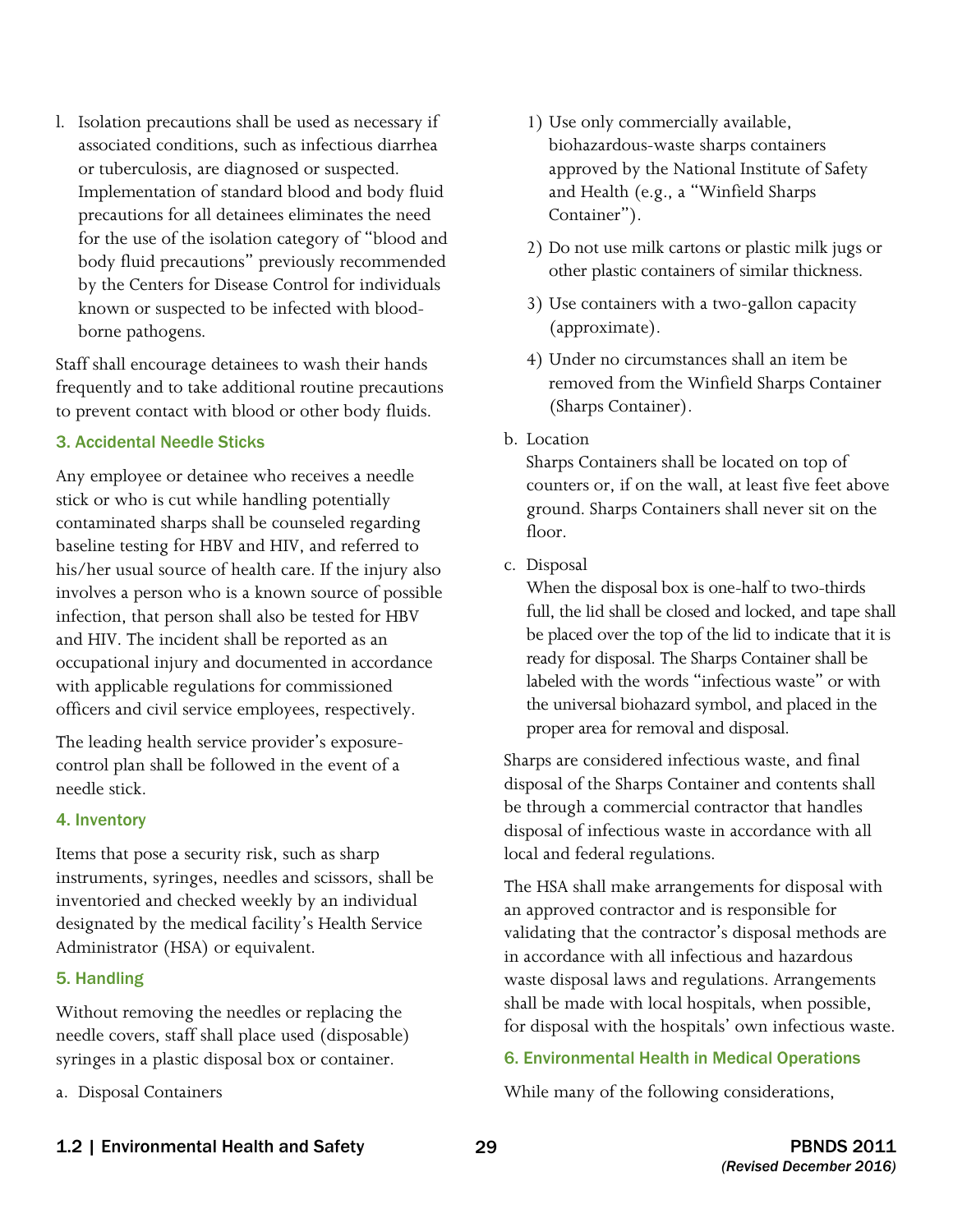precautions and specific procedures apply to situations that typically arise in medical operations, in many cases they have general application to all facility operations.

a. General Housekeeping

Environmental cleanliness shall reduce, control and prevent nosocomial infections due to contaminated environmental surfaces. The HSA or designee is responsible for ensuring the cleanliness of the medical facility.

Using an acceptable health agency standard as a model, the HSA shall establish:

- 1) the cleaning equipment, cleansers, disinfectants and detergents to be used;
- 2) the methods of cleaning; and
- 3) the frequency of cleaning and inspections.

The HSA or designee shall make a daily visual inspection of the medical facility, noting the condition of floors, walls, windows, horizontal surfaces and equipment.

All surfaces touched by detainees or staff shall be cleaned using fresh solutions of appropriate disinfectant products, applied with clean cloths, mops or wipes. Cleaned surfaces need not be monitored microbiologically since the results of such tests have been shown not to correlate with infection risk. Floors, walls, beds, tables and other surfaces that usually come in contact with intact skin require low-level disinfection

Horizontal surfaces in detainee care areas are cleaned on a regular basis, when soiling or spills occur. Additionally, short-stay units are cleaned when a detainee is discharged. Cleaning of walls, blinds or curtains is required only when visibly soiled.

The Chief Nurse (or equivalent) is responsible for training all staff and detainees in using proper housekeeping procedures and proper handling of hazardous materials and chemicals.

- 1) General Cleaning
	- a) All horizontal surfaces shall be damp dusted daily with an approved germicidal solution.
	- b) Windows, window frames and windowsills shall be cleaned on a regular schedule, but do not require daily cleaning.
	- c) Furniture and fixtures shall be cleaned daily.
	- d) Floors shall be mopped daily and when soiled using the double bucket mopping technique. The cleaning solution shall be a hospital disinfectant-detergent solution mixed according to the manufacturer's directions. A clean mop head shall be used each time the floors are mopped.
	- e) Waste containers shall be lined with plastic bags and the liner shall be changed daily. The container itself shall be washed at least weekly, or as needed when it becomes soiled.
	- f) Cubicle curtains shall be laundered monthly or during terminal cleaning following treatment of an infectious patient.
- 2) Isolation Cleaning
	- a) An approved germicidal detergent solution shall be freshly prepared in accordance with the manufacturer's specifications for each cleaning.
	- b) After cleaning the isolation room, mops and cleaning cloths shall be laundered before being reused.
	- c) Dirty water and used disinfecting solutions shall be discarded and the buckets and basins disinfected before being refilled. Items used in cleaning a contaminated isolation room shall never be taken into another area.
	- d) Linens shall be carefully removed from the

### 1.2 | Environmental Health and Safety 30 30 PBNDS 2011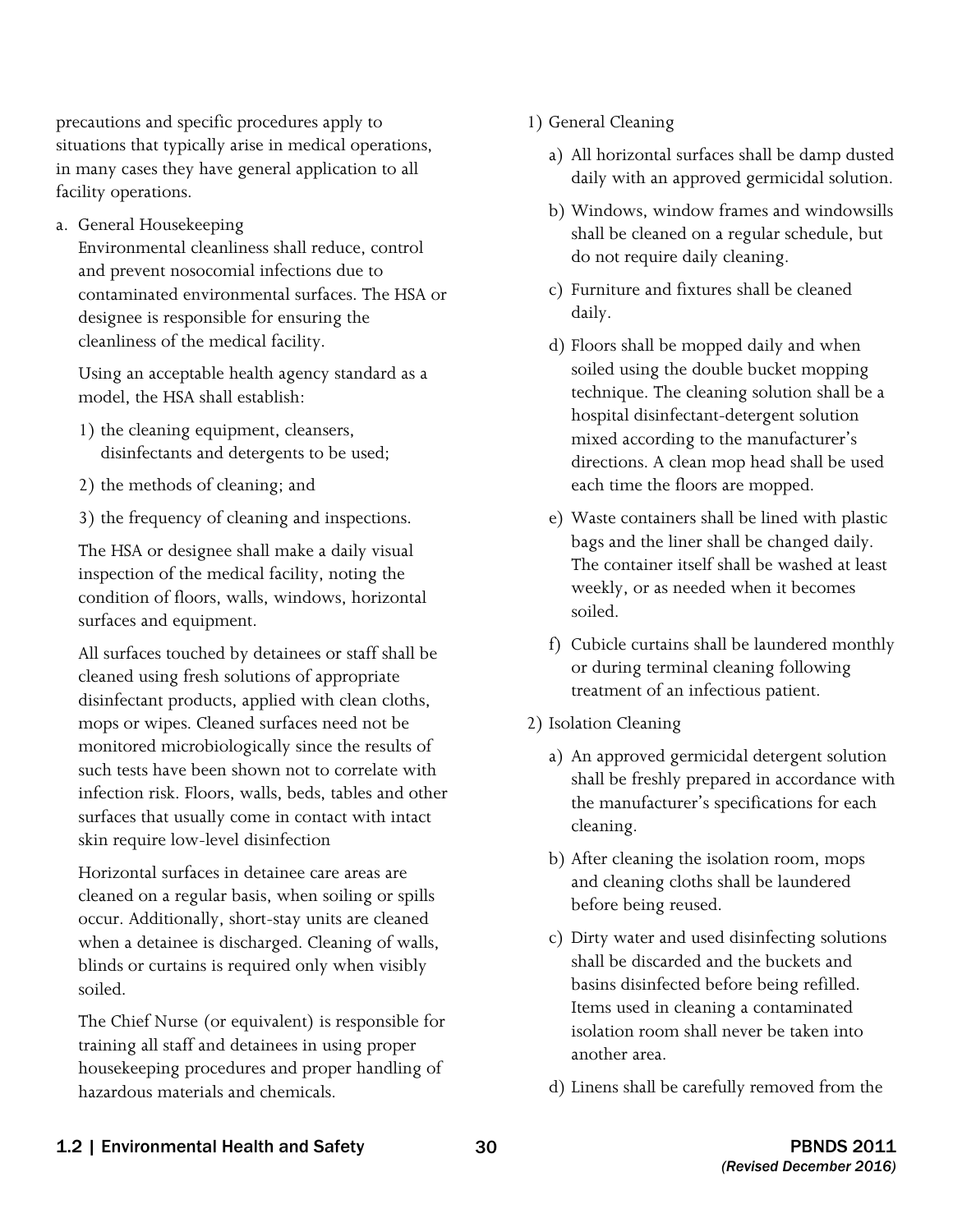bed and double-bagged for transport.

- e) All waste materials shall be double-bagged and disposed of as contaminated waste.
- 3) Terminal Cleaning
	- a) Every item in the room must be cleaned with an approved hospital germicidal solution.
	- b) When applicable, linen shall be stripped from the bed, with care taken not to shake the linen. Linen shall be folded away from the person and folded inward into a bundle, then removed with minimal agitation.
	- c) When applicable, all reusable receptacles (e.g., drainage bottles, urinals, bedpans, water pitchers) shall be emptied and rinsed with germicidal solutions.
	- d) All equipment that is not to be discarded (e.g., IV poles, respirators, suction machines) shall be washed with an approved germicidal solution following manufacturer's guidelines for cleaning the specific piece of equipment.
	- e) When applicable, mattresses and pillows covered with durable plastic covers shall be washed thoroughly with the approved germicidal solution.
	- f) When applicable, beds shall be washed thoroughly, using a small brush soaked in germicidal solution to gain access to small holes and crevices, to areas between the springs and to the casters.
	- g) All furniture shall be washed with a germicidal detergent solution. Use a small brush if necessary. Outside and underside as well as legs and casters must also be washed.
	- h) Wastebaskets shall be thoroughly washed with a germicidal solution after trash and liner have been removed.
- i) Telephones shall be thoroughly cleaned with a clean cloth soaked in the germicidal solution. The earpiece and mouthpiece shall be unscrewed, scrubbed, dried and replaced.
- j) Walls and ceilings need not be washed entirely, but areas that are soiled shall be washed with germicidal solution.
- 4) Choice of Disinfecting Materials Hospital-grade disinfectant detergent formulations registered by the Environmental Protection Agency (EPA) may be used for environmental surface cleaning, but the physical removal of microorganisms by scrubbing is as imperative as any antimicrobial effect of the cleaning agent used.

Cost, safety and acceptance by staff shall be the criteria for selecting any such registered agent. The manufacturer's instructions for use shall be followed exactly.

- b. Blood and Body Fluid Clean-up Spills of blood and body fluids shall be cleaned up and the surface decontaminated in such a manner as to minimize the possibility of workers becoming exposed to infectious organisms, including HIV and HBV. A suitable cleanup kit shall be maintained for use in cases of spills of blood and body fluids. Cleanup kits may be obtained from commercial sources, or may be compiled by Health Services Department (HSD) staff or the designated health care provider.
	- 1) Compiling a Cleanup Kit

To prepare a cleanup kit for blood and body fluid spills, package the following materials in a 12" x 15" clear zip-lock bag:

- a) gloves, rubber or vinyl, household-type (2 pair);
- b) clean absorbent rags (4);
- c) absorbent paper towels (15);

#### 1.2 | Environmental Health and Safety **31** PBNDS 2011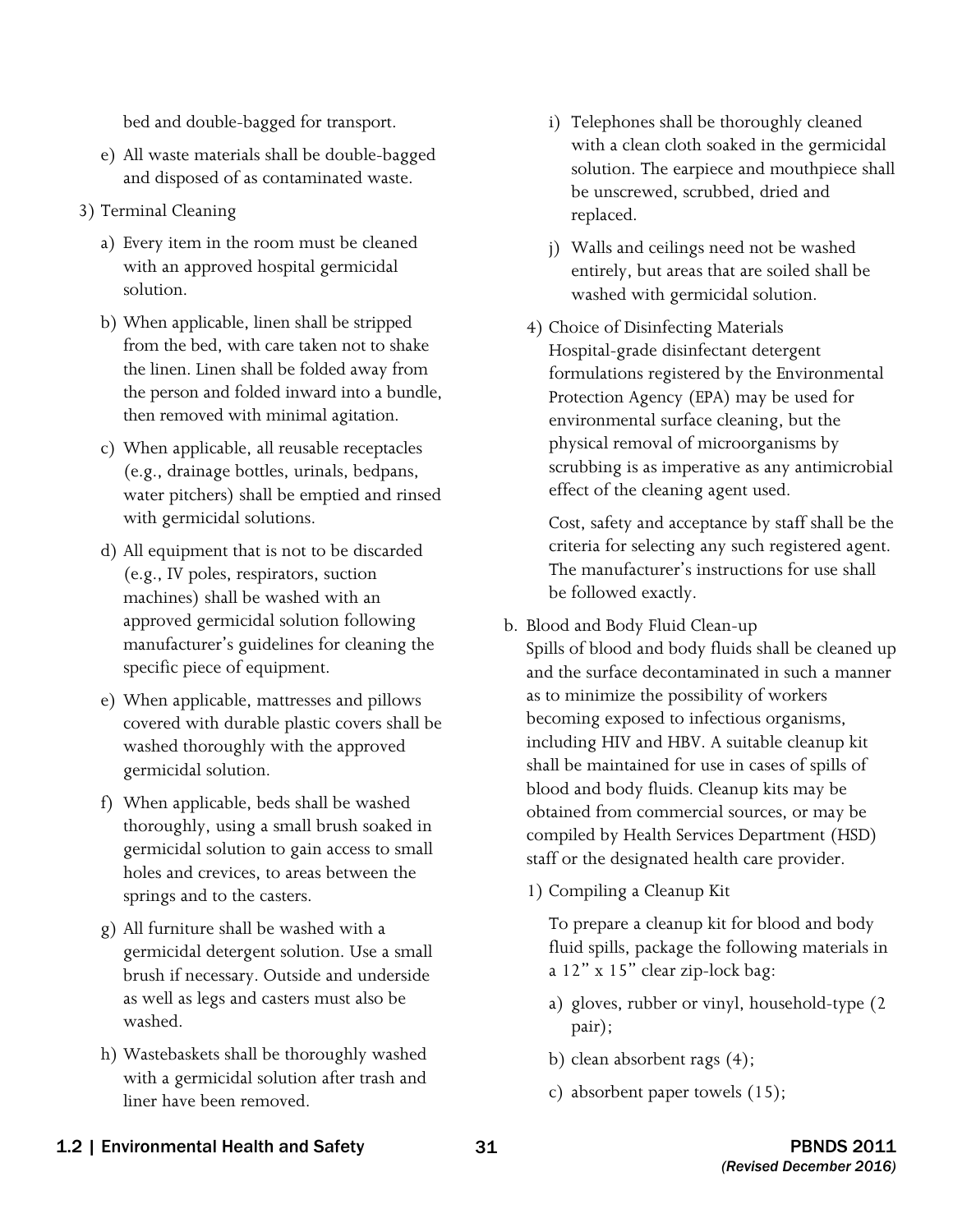- d) disposable bag marked "contaminated" size 23"x10"x39", minimum thickness 1.5 mils ·
- e) Clear plastic bag 13"x10"x39", minimum thickness 1.5 mils.; and
- f) Bottle of "hospital disinfectant" (containing quaternary ammonium chlorides in at least 0.8% dilution), or a bottle of household bleach such as "Clorox" or "Purex" (5.25% sodium hypochlorite).
- 2) Selection of Disinfectants

Dilute solutions of sodium hypochlorite are reported extremely effective against both HIV and the Hepatitis B virus and therefore have been recommended for use in environmental decontamination procedures. Quaternary ammonium compounds are less effective against Hepatitis B. Chlorine in solution inactivates viruses quickly and efficiently, but must reach the virus particles to do so.

Proteinaceous materials may interfere with the ability of the appropriate disinfectant solution to reach the virus particles. Since quaternary disinfecting compounds may act as a detergent as well as a disinfectant, these compounds may be used for cleaning and removal of proteinaceous materials from surfaces. However, when using such a compound to clean a surface, it shall be necessary to follow with the use of chlorine solution for final disinfection.

 the surface during routine medical cleaning Most blood or fluids shall be removed from procedures before application of the disinfectant; in such cases, use of sodium hypochlorite solution shall be sufficient.

3) Selection of Gloves

Household or industrial rubber gloves are recommended for use rather than surgical rubber gloves, as surgical gloves are somewhat porous and are less resistant to mechanical damage and punctures during clean-up procedures.

- 4) Assignment of Cleaning Duties to Detainees in Medical Facilities Detainee workers may be assigned duties cleaning the medical facility. Detainees are permitted to clean floors and walls and to remove trash, but are not permitted to clean
- 5) Instructions for Use of Clean-Up Kit
	- a) Open the bag and remove the supplies.
	- b) Put on one pair of gloves.

medical equipment.

- the kit, take out bottle of "hospital c) Depending on the type of disinfectant in disinfectant," or prepare a dilute solution of sodium hypochlorite. To prepare a 1:10 dilution of 5.25% sodium hypochlorite, mix 1 part of 5.25% sodium hypochlorite (common household bleach) with 10 parts water.
- d) Open the large clear plastic bag and the large bag marked "contaminated." Place them next to each other.
- e) Use paper towels to absorb as much of the spilled fluid as possible; then place soiled paper towels in the large clear plastic bag.
- f) Pour the solution carefully onto the spill area. Dispose of the empty bottle in the large, clear plastic bag. Leave disinfectant in place for 15 minutes.
- g) Use the rags to clean the area, and place rags in the large clear plastic bag.
- h) Tie off the clear plastic bag and place it inside the large plastic bag marked "Contaminated."
- i) Remove gloves carefully and place them in the plastic bag marked "Contaminated."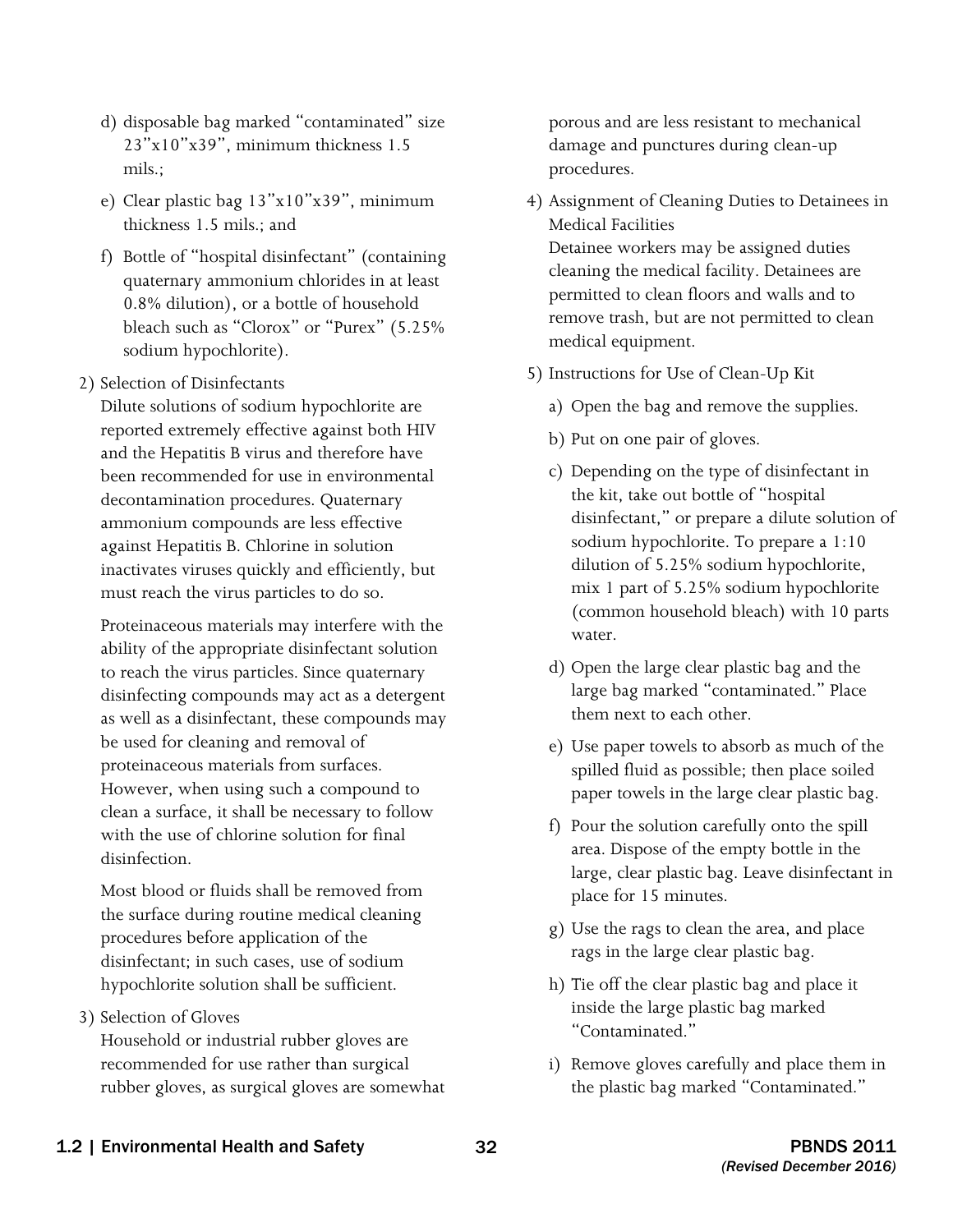- j) Put on the second pair of gloves and tie the "Contaminated" trash bag closed.
- k) Properly dispose of the "Contaminated" trash bag in a contaminated-waste receptacle.
- l) Properly dispose of the second pair of gloves in the contaminated-waste receptacle.
- m)Wash your hands.
- n) Prepare a new clean-up kit.

NOTE: Do not place linen or non-disposable articles in the "Contaminated" trash bag.

c. Hazardous and Infectious Waste Disposal Infectious and hazardous waste generated at a medical facility shall be stored and disposed of safely and in accordance with all applicable federal and state regulations.

For identified wastes that represent sufficient risk of causing infection or injury during handling and disposal, the following precautions shall be applied.

1) Definitions

Hazardous or infectious waste is defined as: microbiology laboratory waste; human blood and blood products; sharps; laboratory and other chemicals; or certain drugs such as antineoplastic.

 as infectious waste. Such waste includes Miscellaneous biomedical waste is defined as waste materials that are not specifically defined bandages, dressings, casts, catheters and disposable pads.

Waste from detainees in isolation is not considered to be infectious waste unless it falls within the specific definition of infectious waste as stated above.

2) Collection and Storage Infectious waste must be separated from the general waste stream and clearly labeled as infectious, adhering to the following practices:

- a) Infectious waste shall be double-bagged and tied and labeled "Infectious Waste."
- b) The bags used must be impermeable, commercially supplied red bags intended specifically for biohazardous waste storage.
- c) Miscellaneous biomedical waste shall be double-bagged and tied but need not be labeled as infectious.
- 3) Treatment and Disposal

Blood products and designated body fluids shall be poured slowly and carefully down a toilet to prevent splash. Compacting of untreated infectious waste is prohibited. The waste disposal contractor must meet all state and local requirements for transportation and disposal.

## E. Barber Operations

Sanitation in barber operations is imperative because of the possible transfer of diseases through direct contact or by towels, combs and clippers. Towels shall not be reused by other detainees until sanitized. Instruments such as combs and clippers shall not be used successively on detainees without proper cleaning and disinfecting.

- 1. For sanitation reasons, it is preferable that barbering operations be located in a room that is not used for any other purpose. The room must have sufficient light, and be supplied with hot and cold running water. The floors, walls and ceilings shall be smooth, nonabsorbent and easily cleaned.
- 2. Each barbershop shall have all equipment and facilities necessary for maintaining sanitary procedures for hair care, including covered metal containers for waste, disinfectants, dispensable headrest covers, laundered towels and haircloths.
- 3. After each detainee visit, all hair care tools that

## 1.2 | Environmental Health and Safety 33 **PBNDS 2011**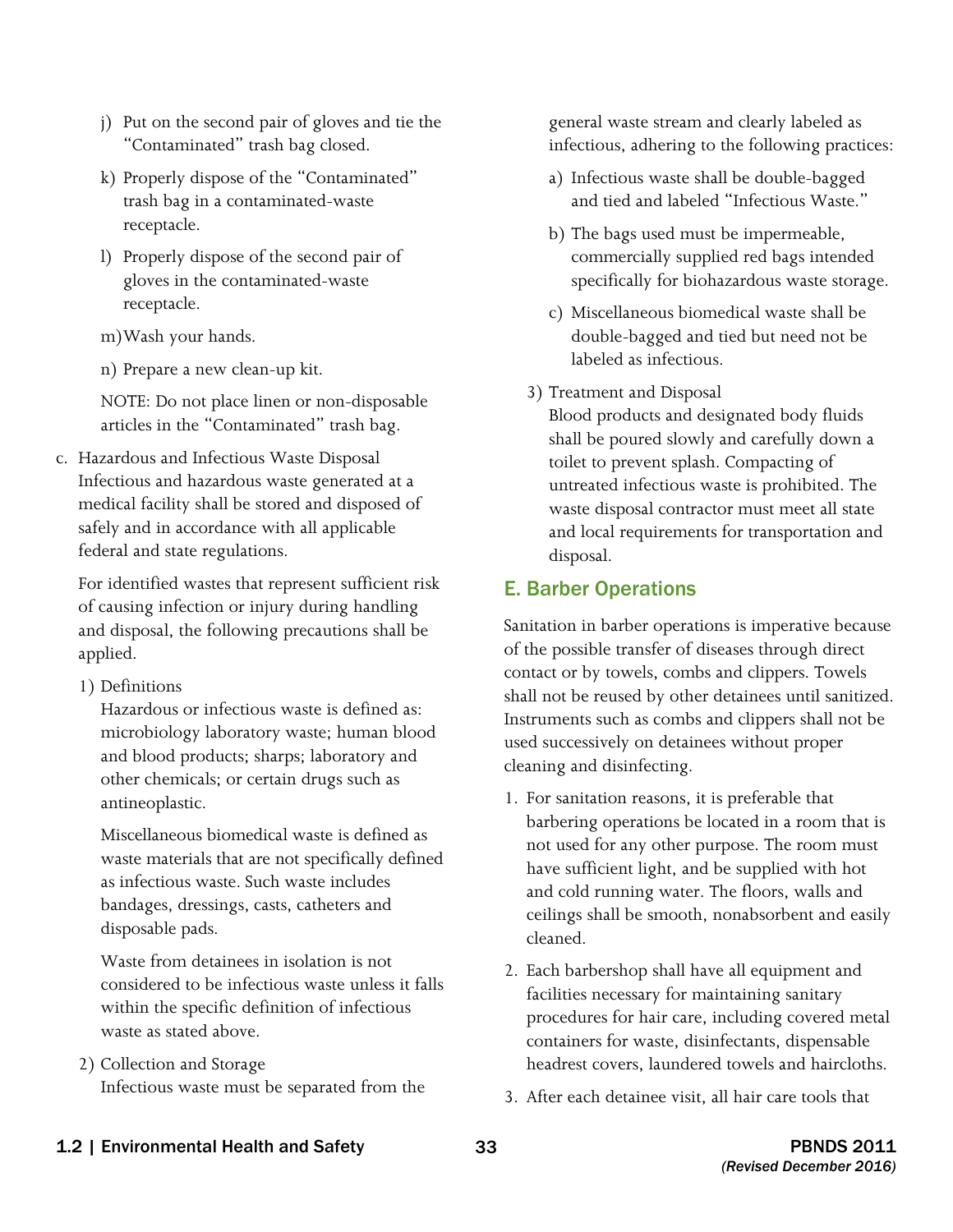came in contact with the detainee shall be cleaned and effectively disinfected. Ultraviolet lights are not appropriate for sterilization but may be used for maintaining tools that have already been properly sterilized.

 4. Detailed hair care sanitation regulations shall be conspicuously posted in each barbershop for the dispensable toilet articles may not be reused, and shall be placed in a proper waste receptacle use of all hair care personnel and detainees. Cotton pads, absorbent cotton and other single or

 brushes, neck dusters, shaving mugs and shaving immediately after use. The common use of brushes is prohibited.

5. Barbers or beauticians shall not provide service to any detainee when the skin of the detainee's face, neck or scalp is inflamed, or when there is scaling, pus or other skin eruptions, unless service of such detainee is performed in accordance with the specific authorization of the chief medical officer. No person who is infested with head lice shall be served.